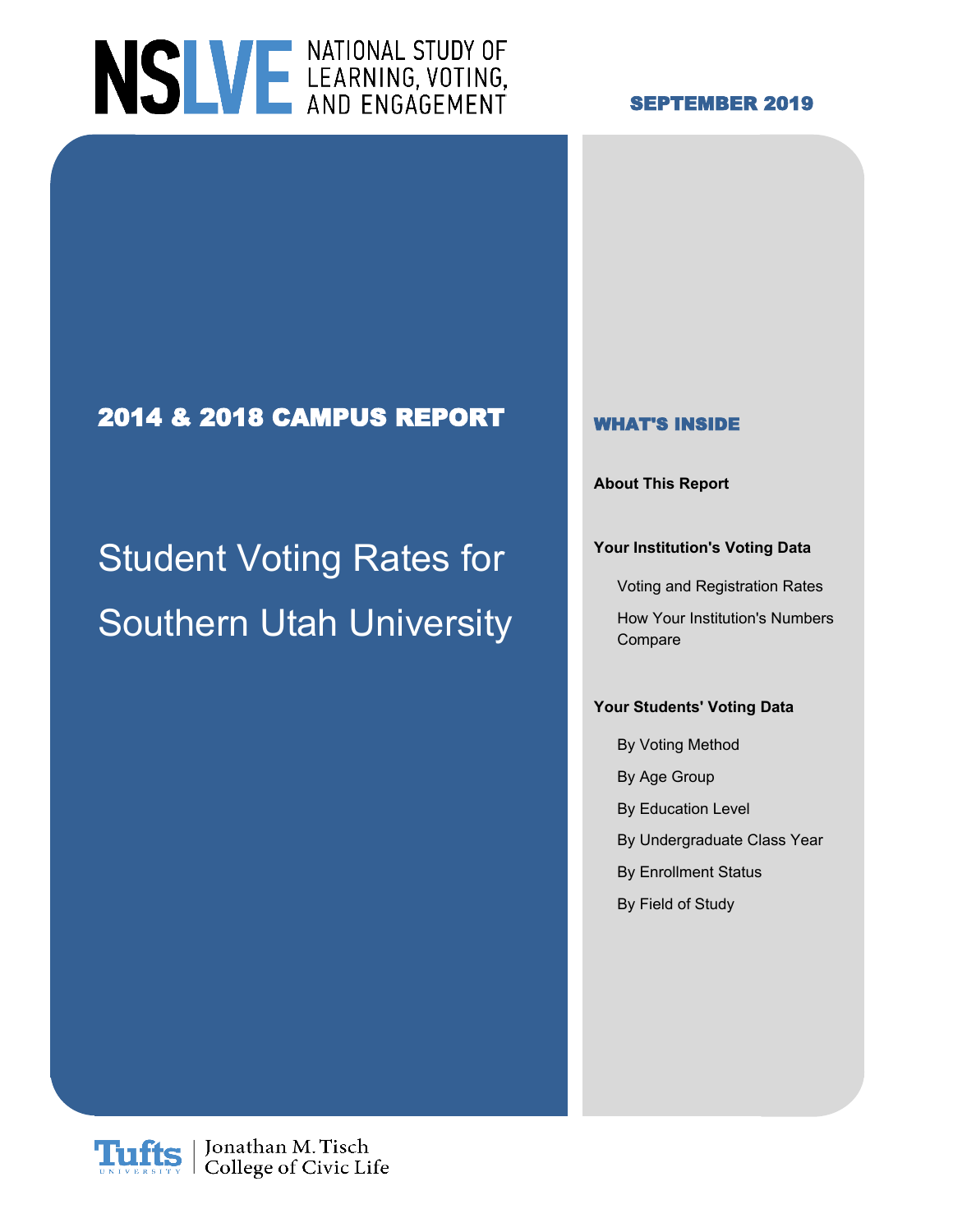### About This Report

Thank you for participating in the National Study of Learning, Voting, and Engagement (NSLVE). Since NSLVE's launch in 2013, more than 1,000 colleges and universities have signed up to receive their voting rates for the 2012, 2014, 2016 and 2018 federal elections. Along with others, your institution's participation in this study has helped us build a robust database for research on more than 10 million de-identified student records for each election year.

NSLVE is a signature initiative of the Institute for Democracy and Higher Education (IDHE) at Tufts University's Jonathan M. Tisch College of Civic Life. IDHE is an applied research center focused on college and university student political learning and participation in democracy. IDHE researchers study voting, campus conditions for political learning and discussion, closing equity gaps in participation, and increasing student agency and participation. We accomplish our goals through research, resource development, assisting institutions and the higher education community, and advocacy.

#### **About the Data**

The voter registration and voting rates in this report reflect the percentage of your institution's students who were eligible to vote and who voted in the 2014 and 2018 elections. These results are based on enrollment records your institution submitted to the National Student Clearinghouse and publicly available voting files collected by Catalist. We exclude FERPA-blocked records. (For exceptions for campuses with disproportionately high numbers of FERPA blocked students, see our Campus Reports FAQ.)

The institutional voting rates reported on page 3 are adjusted by deducting an estimated number of students identified by each institution as non-resident aliens and reported to the Integrated Postsecondary Education Data System (IPEDS). For breakdowns by student characteristics in subsequent pages of the report, we cannot consistently adjust for students who are ineligible to vote: non-resident aliens (international students), resident aliens (undocumented students), and students who have been disenfranchised due to a felony conviction. As a result, your institution's actual voting rate may be higher than we report. If you have access to more complete data for students who are ineligible to vote, you may recalculate your rates by using the Recalculation Tool - **https://idhe.tufts.edu/nslve-recalculation-tool**.

To read more about NSLVE data, see our Campus Reports FAQ **https://idhe.tufts.edu/nslve/frequently-asked-question s.**

#### **Reviewing the Data**

Use the following key to interpret the charts:

- $=$  number of students is less than 10
- n/a = no data was collected or calculated for this field**.**

#### **What to do next?**

 $\Box$  Review the data and identify your challenges and opportunities. This report provides comparisons between subgroups of your students and with similar institutions. For more comparisons or to see national voter registration and voting rates, read our national report, Democracy Counts 2018. To access our data portals -

**https://idhe.tufts.edu/public-data-portal-visualizat ions.**

 $\square$  Share the report widely and strategically by sharing it with institutional leaders, faculty across disciplines, student government leaders, and other student groups.

□ Read and *implement Election Imperatives*, ten recommendations for providing your campus climate for student political learning, discourse, equity, and participation **https://idhe.tufts.edu/electionimperatives.**

 $\Box$  Work with us. IDHE can help via virtual office hours, webinars, brown bag discussions, coaching, and in-person workshops.

For up-to-date news on NSLVE data, resources and upcoming opportunities visit our website: **https://idhe.tufts.edu/.**

Follow us on Twitter **@TuftsIDHE.**

We appreciate hearing from you! Please email us at **NSLVE@tufts.edu.**

Warm regards,

IDHE Team

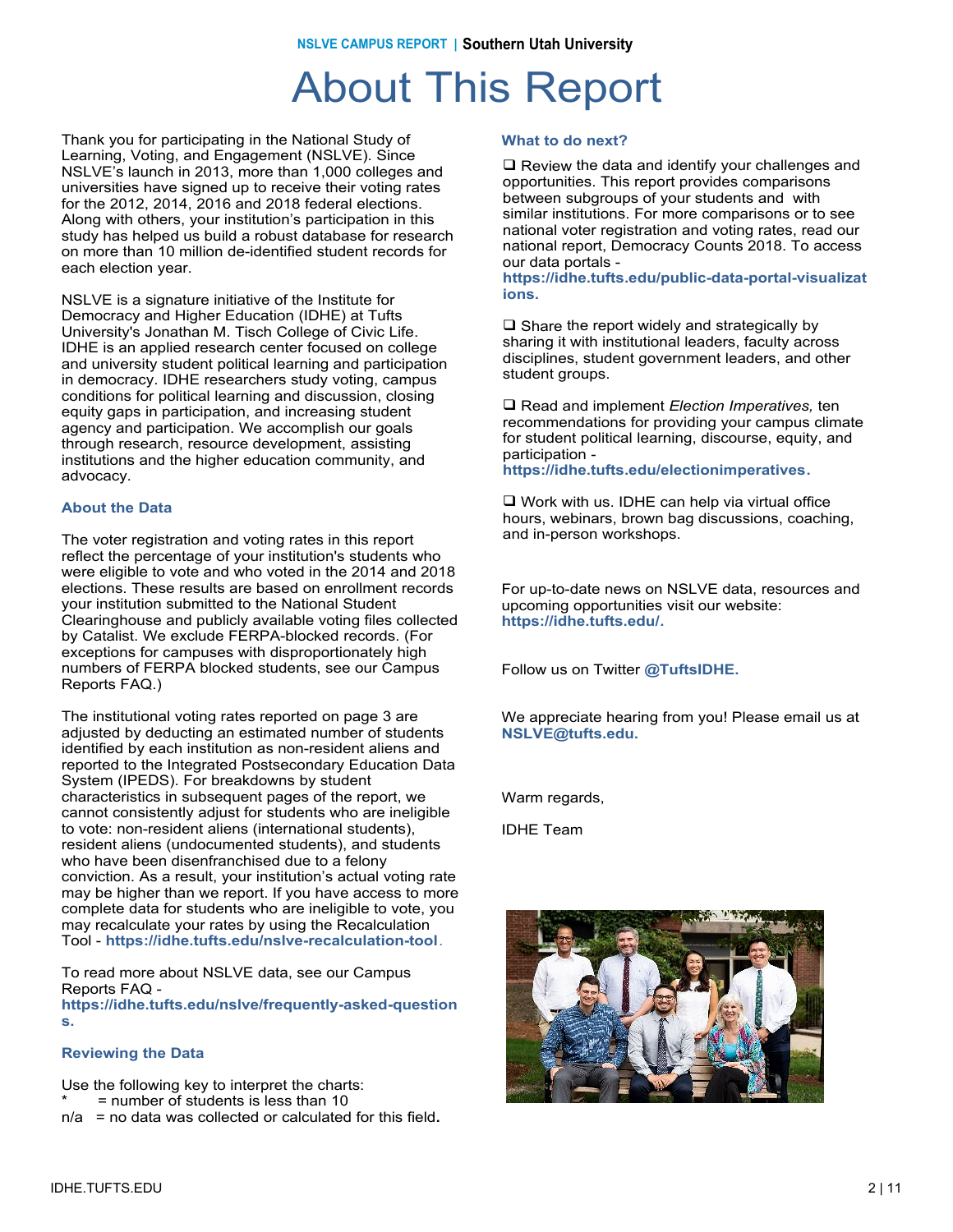## Voting and Registration Rates



|  | All Institutions, 2018 |  |
|--|------------------------|--|
|--|------------------------|--|

|                                                                                             | 2014                      | 2018                      | Change |  |
|---------------------------------------------------------------------------------------------|---------------------------|---------------------------|--------|--|
| Total student enrollment                                                                    | 8,121                     | 10,173                    | 2,052  |  |
| Age under 18/Unknown<br><b>IPEDS</b> estimated non-resident aliens<br>FERPA records blocked | (637)<br>(370)<br>$\star$ | (640)<br>(547)<br>$\star$ |        |  |
| Total eligible voters                                                                       | 7,113                     | 8,985                     | 1,872  |  |
| Number of students who registered                                                           | 4,669                     | 5,553                     | 884    |  |
| Number of students who voted                                                                | 1,226                     | 3,228                     | 2,002  |  |
| <b>Registration rate</b>                                                                    | 65.6%                     | 61.8%<br>⊕                | $-3.8$ |  |
| Voting rate of registered students                                                          | 26.3%                     | 58.1%<br>-17              | 31.9   |  |
| Voting rate                                                                                 | 17.2%                     | 35.9%<br>1P               | 18.7   |  |
| Difference from all institutions                                                            | $-2.5$                    | $-3.2$                    |        |  |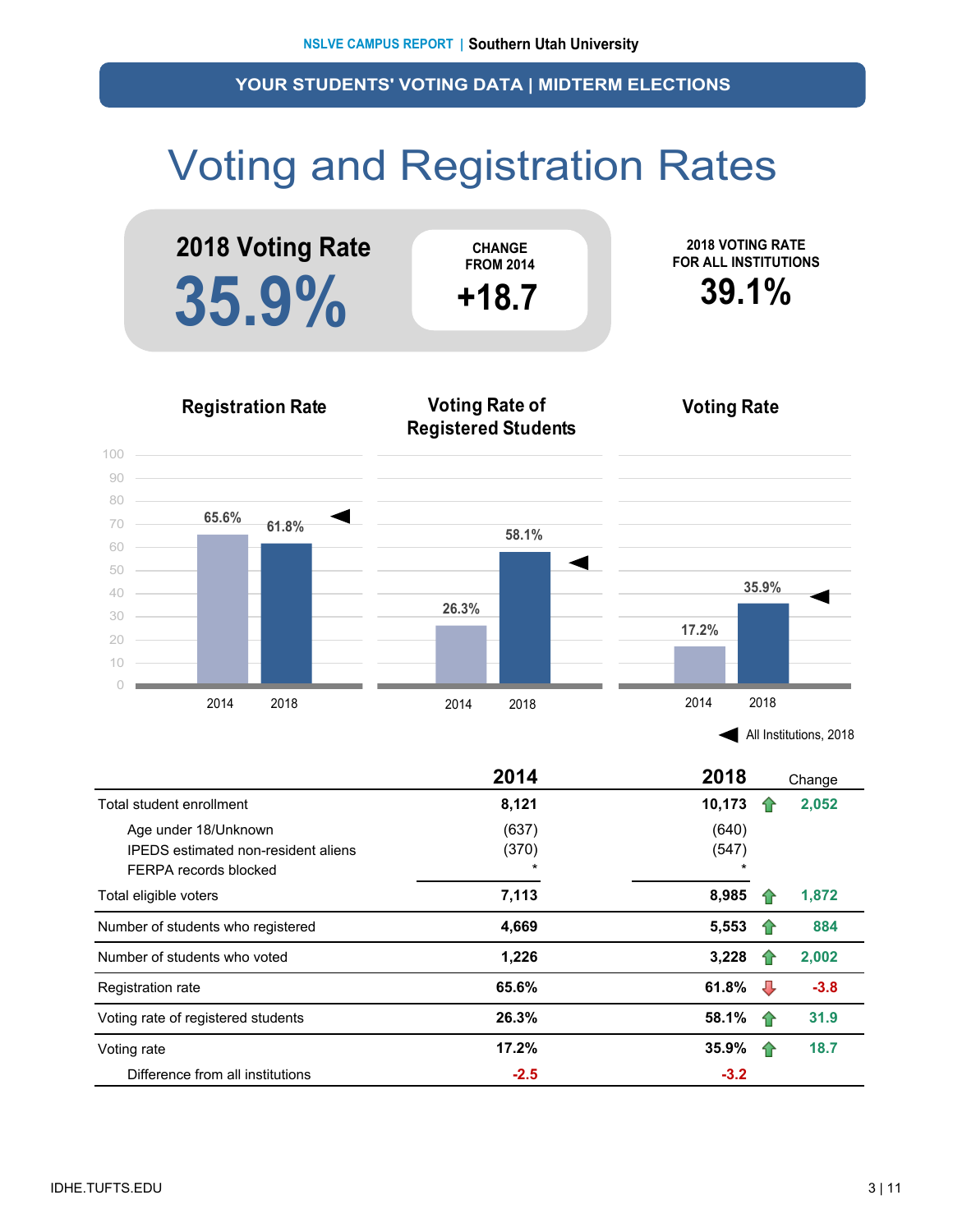**HOW YOUR NUMBERS COMPARE | MIDTERM ELECTIONS**

### By Carnegie Classification

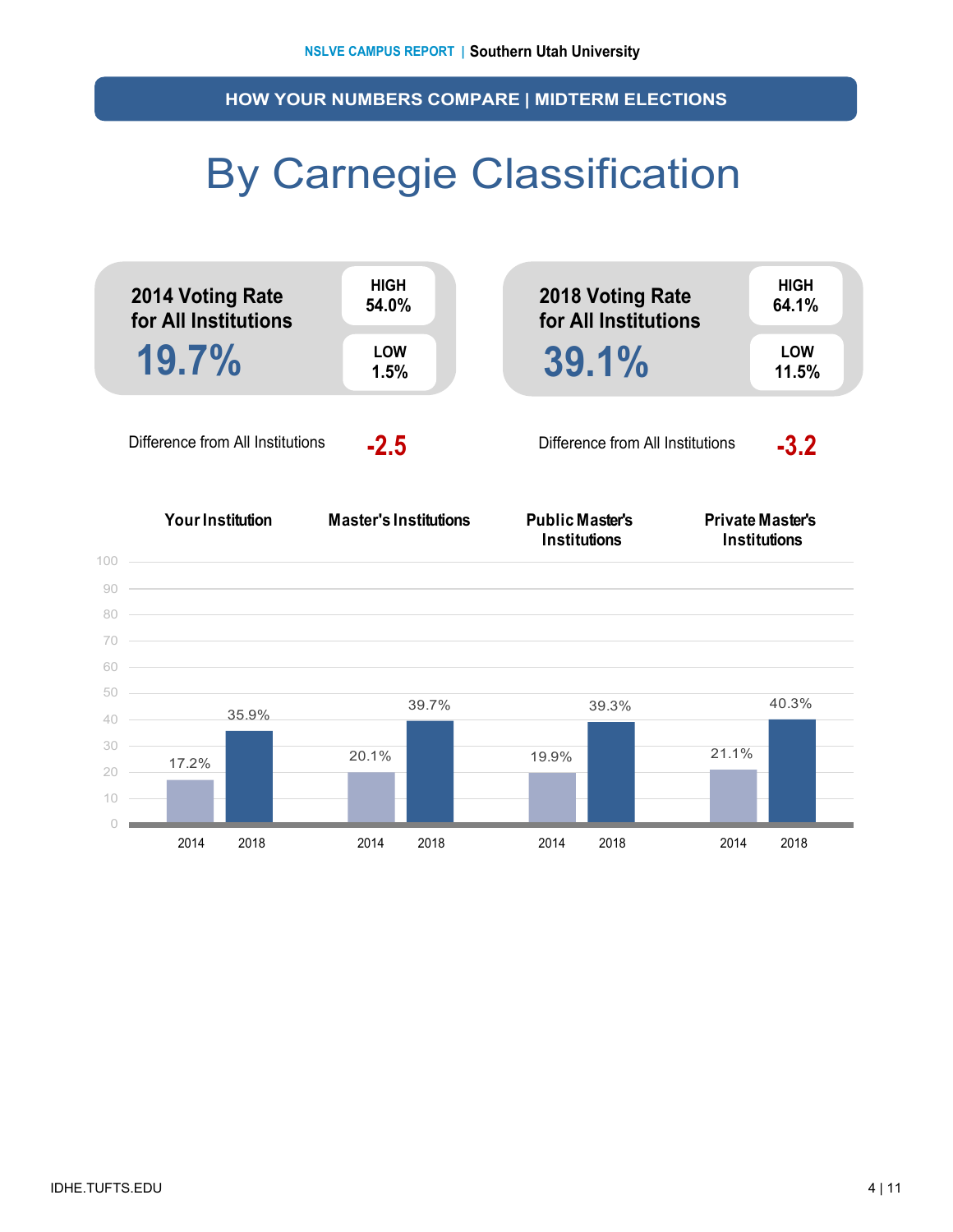## By Voting Method\*



|                                   | 2014  |       | 2018  |       |                    |         |  |  |
|-----------------------------------|-------|-------|-------|-------|--------------------|---------|--|--|
|                                   | Voted | Rate  | Voted | Rate  |                    | Change  |  |  |
| Absentee                          | 101   | 8.2%  | 462   | 14.3% | ⇑                  | 6.1     |  |  |
| Early Vote                        | 137   | 11.2% | 173   | 5.4%  | ⇩                  | $-5.8$  |  |  |
| Mail                              | 168   | 13.7% | 2,081 | 64.5% | $\hat{\mathbf{T}}$ | 50.8    |  |  |
| In-Person,<br><b>Election Day</b> | 807   | 65.8% | 471   | 14.6% | ⇩                  | $-51.2$ |  |  |
| Unknown                           | 13    | 1.1%  | 41    | 1.3%  |                    |         |  |  |
| <b>Total</b>                      | 1,226 |       | 3,228 |       |                    |         |  |  |

\* Your students' data broken down by voting method. If your campus has a high number of voting method "Unknown", it means that this information was not reported by local officals where your students voted.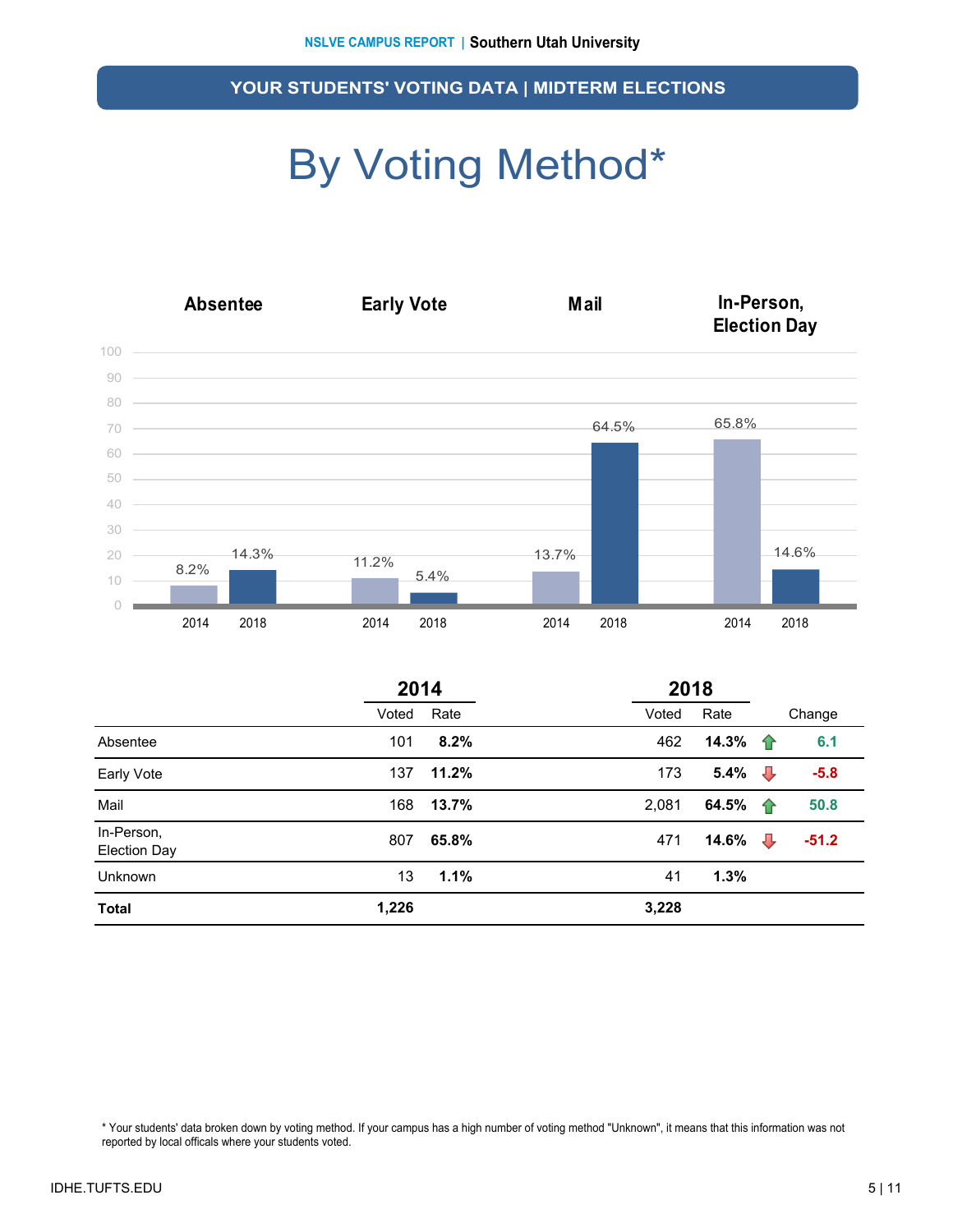### By Age Group\*



|         |          | 2014  |       | 2018     |       |       |   |        |  |
|---------|----------|-------|-------|----------|-------|-------|---|--------|--|
|         | Enrolled | Voted | Rate  | Enrolled | Voted | Rate  |   | Change |  |
| 18-21   | 3,135    | 211   | 6.7%  | 4.414    | 1,030 | 23.3% | ⇑ | 16.6   |  |
| 22-24   | 1,490    | 151   | 10.1% | 1,627    | 467   | 28.7% | 企 | 18.6   |  |
| 25-29   | 990      | 147   | 14.9% | 1,021    | 314   | 30.8% | ⇑ | 15.9   |  |
| 30-39   | 923      | 246   | 26.7% | 1.141    | 550   | 48.2% | 企 | 21.6   |  |
| 40-49   | 565      | 266   | 47.1% | 833      | 500   | 60.0% | ⇑ | 12.9   |  |
| $50+$   | 380      | 205   | 54.0% | 496      | 367   | 74.0% | ⇑ | 20.0   |  |
| Unknown | $\star$  |       |       | $\star$  |       |       |   |        |  |

\* Your students' data broken down by age at the time of the election. To provide more accurate voting rates, students ineligible to vote because they were too young, students whose age data was not reported to the Clearinghouse, as well as records that were FERPA blocked are removed from this table. Please note that we are not able to adjust these voting rates by removing non-resident aliens, resident aliens or undocumented students.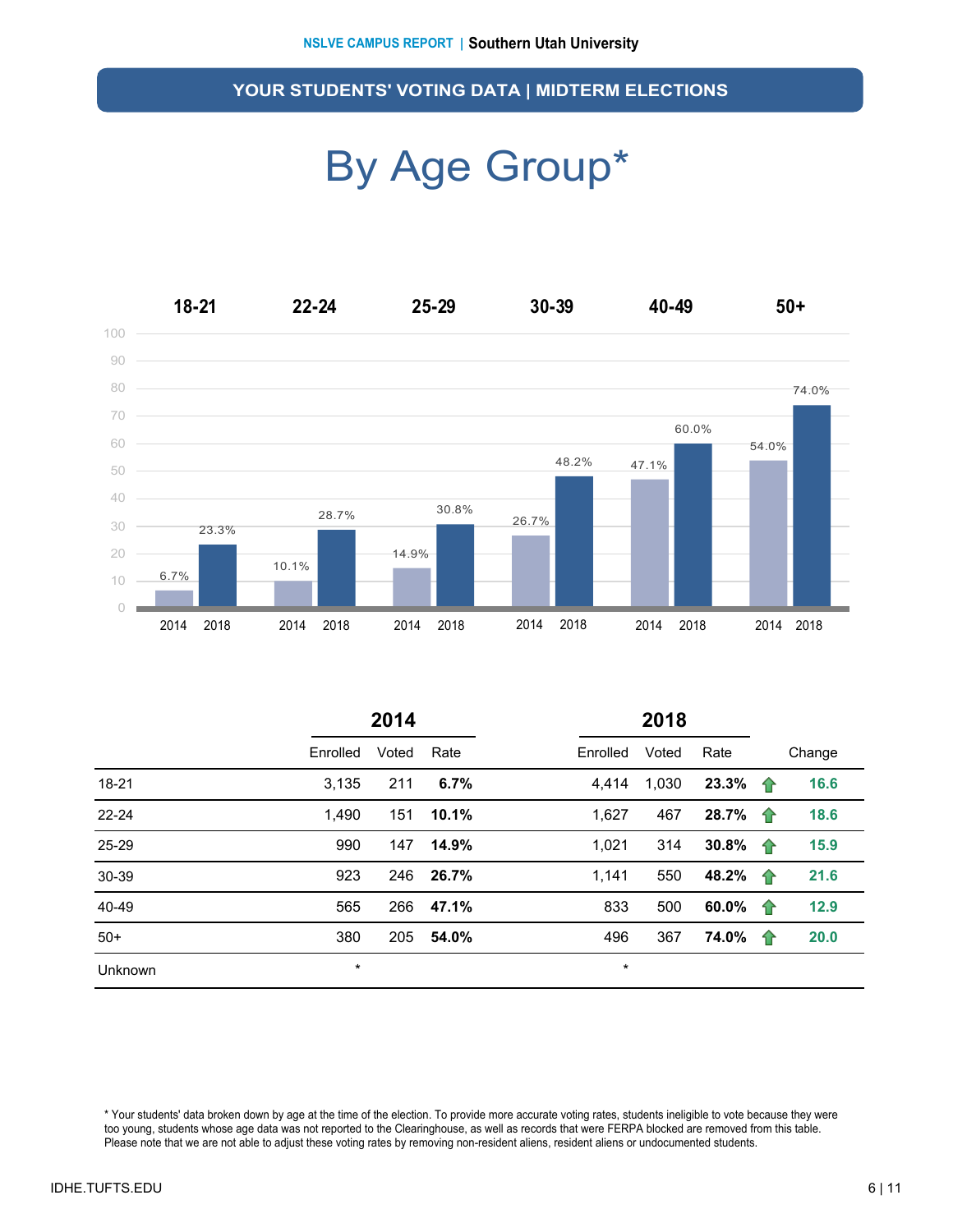### By Education Level\*



|                | 2014     |       |         | 2018     |       |                     |  |        |
|----------------|----------|-------|---------|----------|-------|---------------------|--|--------|
|                | Enrolled | Voted | Rate    | Enrolled | Voted | Rate                |  | Change |
| Undergraduate  | 5.671    | 523   | $9.2\%$ | 6.944    | 1,780 | 25.6% $\bigoplus$   |  | 16.4   |
| Graduate       | 700      | 236   | 33.7%   | 962      | 464   | 48.2% $\rightarrow$ |  | 14.5   |
| <b>Unknown</b> | 1,112    |       |         | 1,626    |       |                     |  |        |

\* Your students' data broken down by undergraduate and graduate students. To provide more accurate voting rates, students ineligible to vote because they were too young, students whose age data was not reported to the Clearinghouse, as well as records that were FERPA blocked are removed from this table. Please note that we are not able to adjust these voting rates by removing non-resident aliens, resident aliens or undocumented students.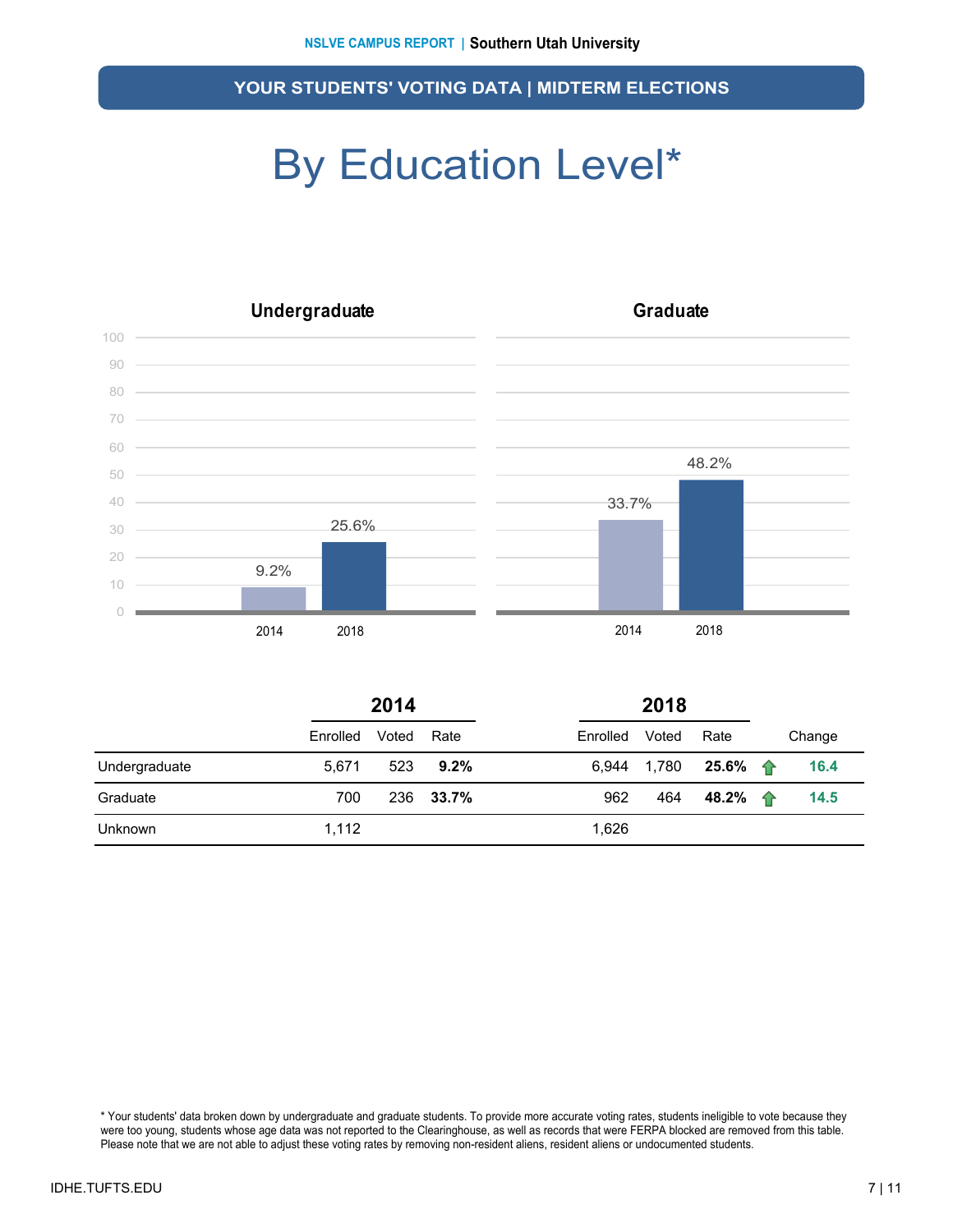### By Undergraduate Class Year\*

|        | <b>First Year</b>                                                                                                     | Sophomore                                                                                                            | <b>Upper-level</b> |
|--------|-----------------------------------------------------------------------------------------------------------------------|----------------------------------------------------------------------------------------------------------------------|--------------------|
| 100    |                                                                                                                       |                                                                                                                      |                    |
| 90     | <u> 1989 - Johann Stoff, amerikansk fotballstvansk fotballstvansk fotballstvansk fotballstvansk fotballstvansk fo</u> |                                                                                                                      |                    |
| 80     |                                                                                                                       | <u> Alexandro de la contrada de la contrada de la contrada de la contrada de la contrada de la contrada de la co</u> |                    |
| 70     | <u> Alban Alban Alban Alban Alban Alban Alban Alban Alban Alban Alban Alban Alban Alban Alban Alban Alban Alban A</u> |                                                                                                                      |                    |
| 60     | <u> 1999 - Jan James James James James James James James James James James James James James James James James J</u>  |                                                                                                                      |                    |
| 50     | <u> 1999 - Jan James James James James James James James James James James James James James James James James J</u>  |                                                                                                                      |                    |
| 40     | <u> 1989 - Jan Barbara de Santo de Santo de Santo de Santo de Santo de Santo de Santo de Santo de Santo de Santo</u>  |                                                                                                                      |                    |
| 30     | <u> 1989 - Johann Stoff, amerikansk politiker (d. 1989)</u>                                                           |                                                                                                                      |                    |
| 20     | ,我们也不会有什么。""我们的人,我们也不会有什么?""我们的人,我们也不会有什么?""我们的人,我们的人,我们的人,我们的人,我们的人,我们的人,我们的人,我                                      |                                                                                                                      |                    |
| 10     | n/a                                                                                                                   | n/a                                                                                                                  | n/a                |
| $\cap$ | n/a                                                                                                                   | n/a                                                                                                                  | n/a                |
|        | 2014<br>2018                                                                                                          | 2014<br>2018                                                                                                         | 2014<br>2018       |

|             | 2014     |       |      |          | 2018  |      |        |
|-------------|----------|-------|------|----------|-------|------|--------|
|             | Enrolled | Voted | Rate | Enrolled | Voted | Rate | Change |
| First Year  | 0        | 0     | n/a  | 0        | 0     | n/a  | n/a    |
| Sophomore   | 0        | 0     | n/a  | 0        | 0     | n/a  | n/a    |
| Upper-level | 0        | 0     | n/a  | 0        | 0     | n/a  | n/a    |

\* Your students' data broken down by undergraduate students' class level. To provide more accurate voting rates, students ineligible to vote because they were too young, students whose age data was not reported to the Clearinghouse, as well as records that were FERPA blocked are removed from this table. Please note that we are not able to adjust these voting rates by removing non-resident aliens, resident aliens or undocumented students.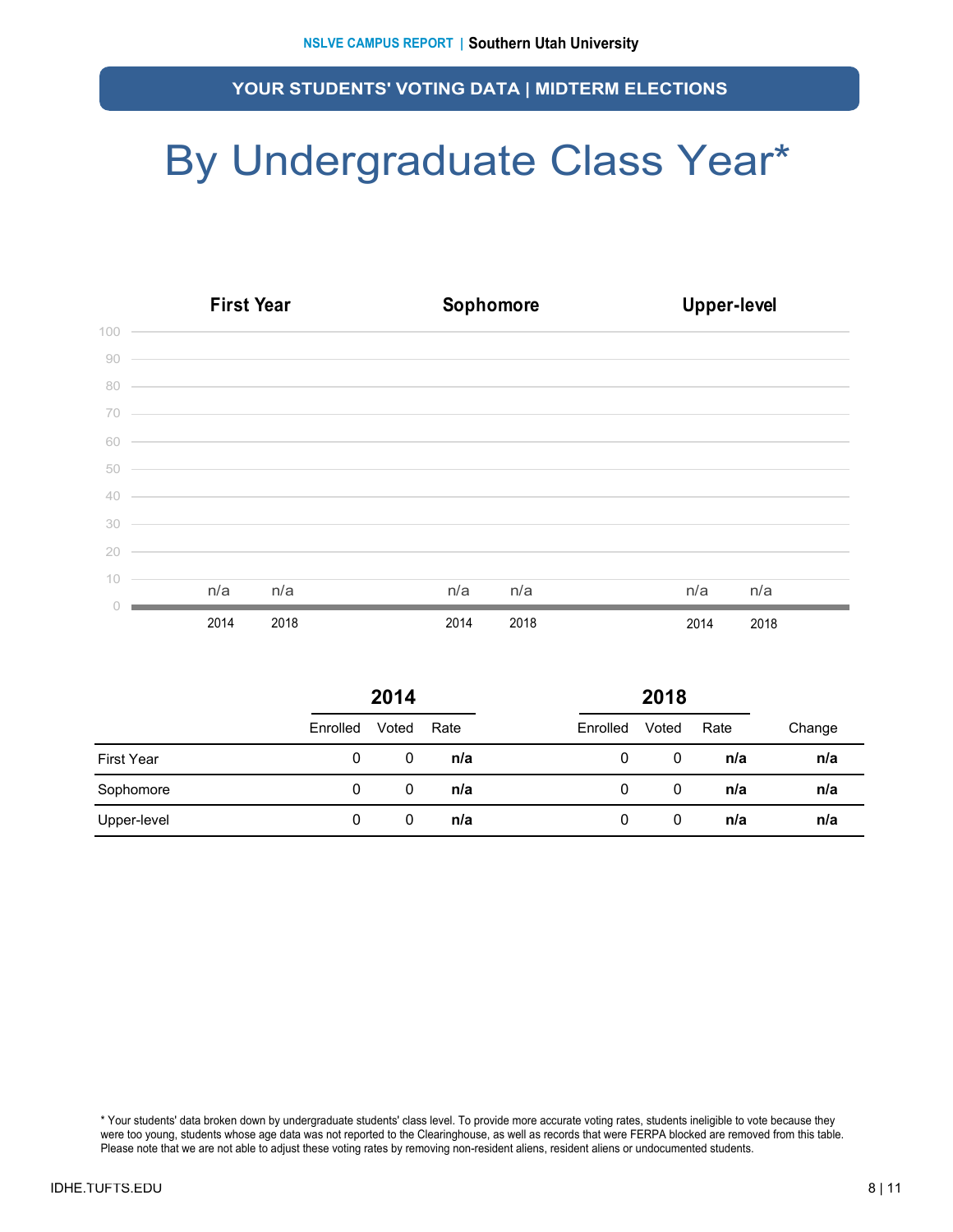### By Enrollment Status\*



|                | 2014     |       |           |          |       |                  |  |        |
|----------------|----------|-------|-----------|----------|-------|------------------|--|--------|
|                | Enrolled | Voted | Rate      | Enrolled | Voted | Rate             |  | Change |
| Full-time      | 4.870    | 444   | $9.1\%$   | 6.188    | 1,560 | 25.2% $\uparrow$ |  | 16.1   |
| Part-time      | 2.613    |       | 782 29.9% | 3,344    | 1,668 |                  |  | 20.0   |
| <b>Unknown</b> | 0        | 0     | n/a       | 0        | 0     | n/a              |  |        |

\* Your students' data broken down by part-time and full-time students. To provide more accurate voting rates, students ineligible to vote because they were too young, students whose age data was not reported to the Clearinghouse, as well as records that were FERPA blocked are removed from this table. Please note that we are not able to adjust these voting rates by removing non-resident aliens, resident aliens or undocumented students.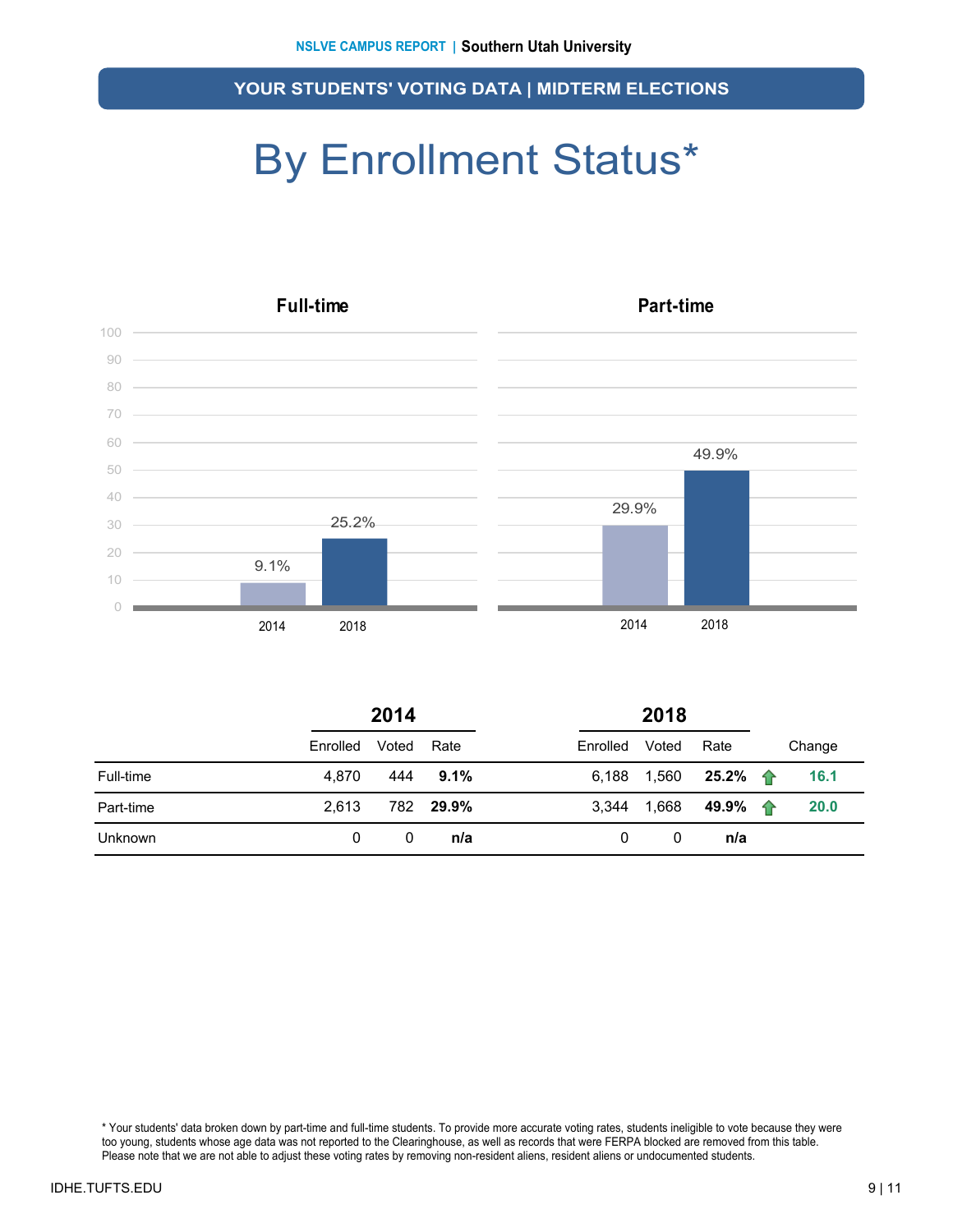### By Field of Study\*

\* Your students' data broken down by field of study. To provide more accurate voting rates, students ineligible to vote because they were too young, students whose age data was not reported to the Clearinghouse, as well as records that were FERPA blocked are removed from this table. Please note that we are not able to adjust these voting rates by removing non-resident aliens, resident aliens or undocumented students. The green and red highlighted values below represent your campus's top three and bottom three voting rates by field of study.

|                                                           |          | 2014       |       |           | 2018      |          |        |  |
|-----------------------------------------------------------|----------|------------|-------|-----------|-----------|----------|--------|--|
|                                                           | Enrolled | Voted      | Rate  | Enrolled  | Voted     | Rate     | Change |  |
| Agriculture and Agriculture<br>Operations                 | 87       | 13         | 14.9% | 89        | 22        | 24.7%    | 9.8    |  |
| <b>Basic Skills and Developmental</b><br>Education        | 0        | $\pmb{0}$  | n/a   | 193       | 85        | 44.0%    | n/a    |  |
| <b>Biological and Biomedical</b><br>Sciences              | 399      | 25         | 6.3%  | 403       | 110       | $27.3\%$ | 21.0   |  |
| Business, Management, and<br>Marketing                    | 649      | 87         | 13.4% | 776       | 224       | 28.9%    | 15.5   |  |
| Communication and Journalism                              | 225      | 26         | 11.6% | 267       | 79        | $29.6\%$ | 18.0   |  |
| Computer and Information<br>Sciences                      | 147      | 17         | 11.6% | 165       | 54        | 32.7%    | 21.2   |  |
| <b>Construction Trades</b>                                | 25       | $\ast$     | n/a   | 40        | $\ast$    | n/a      | n/a    |  |
| Education                                                 | 1,178    | 225        | 19.1% | 1,926     | 573       | $29.8\%$ | 10.7   |  |
| <b>Engineering and Engineering</b><br>Technologies        | 192      | 23         | 12.0% | 236       | 57        | 24.2%    | 12.2   |  |
| English Language and Literature                           | 106      | $\star$    | n/a   | 109       | 37        | 33.9%    | n/a    |  |
| Family and Consumer/Human<br>Sciences                     | 287      | 26         | 9.1%  | 319       | 74        | 23.2%    | 14.1   |  |
| Foreign Languages, Literatures,<br>and Linguistics        | 43       | $^{\star}$ | n/a   | 26        | $\ast$    | n/a      | n/a    |  |
| <b>Health Professions</b>                                 | 450      | 37         | 8.2%  | 375       | 91        | $24.3\%$ | 16.1   |  |
| History                                                   | 53       | 12         | 22.6% | 44        | 21        | 47.7%    | 25.1   |  |
| Law Enforcement, Firefighting,<br>and Protective Services | 199      | 24         | 12.1% | 159       | 35        | 22.0%    | 10.0   |  |
| Legal Professions and Studies                             | 14       | $\star$    | n/a   | 15        | $\ast$    | n/a      | n/a    |  |
| Liberal Arts and Sciences, and<br>Humanities              | 745      | 66         | 8.9%  | 1,205     | 308       | $25.6\%$ | 16.7   |  |
| <b>Mathematics and Statistics</b>                         | 45       | $^{\star}$ | n/a   | 40        | 14        | 35.0%    | n/a    |  |
| Mechanic and Repair<br>Technologies/Technicians           | 1,093    | 462        | 42.3% | $\pmb{0}$ | $\pmb{0}$ | n/a      | n/a    |  |
| Multi/Interdisciplinary Studies                           | 71       | $^{\star}$ | n/a   | 76        | 29        | 38.2%    | n/a    |  |
| Parks, Recreation, Leisure, and<br><b>Fitness Studies</b> | 237      | 19         | 8.0%  | 389       | 103       | 26.5%    | 18.5   |  |
| Philosophy and Religious Studies                          | $\star$  | $\star$    | n/a   | 25        | $\ast$    | n/a      | n/a    |  |
| <b>Physical Sciences</b>                                  | 196      | 18         | 9.2%  | 130       | 42        | 32.3%    | 23.1   |  |